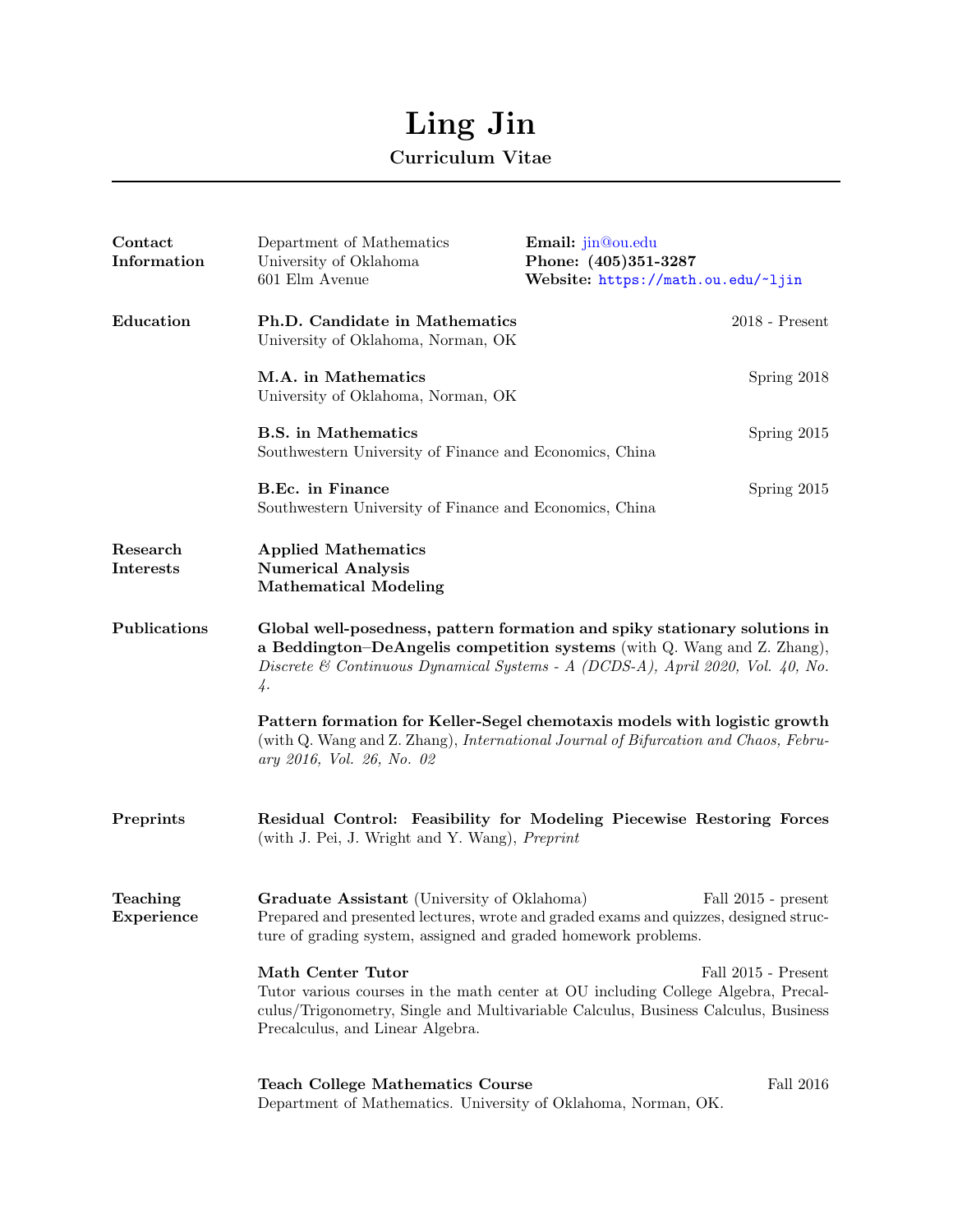|                             | <b>Instructor of Record:</b>                                                                                                                        |                  |  |  |
|-----------------------------|-----------------------------------------------------------------------------------------------------------------------------------------------------|------------------|--|--|
|                             | College Algebra                                                                                                                                     | Spring 2021      |  |  |
|                             | Business Calculus I                                                                                                                                 | <b>Fall 2020</b> |  |  |
|                             | Calculus I                                                                                                                                          | Spring 2020      |  |  |
|                             | <b>Business Precalculus</b>                                                                                                                         | Summer 2019      |  |  |
|                             | <b>Discussion Leader:</b>                                                                                                                           |                  |  |  |
|                             | Accelerated Calculus II (Honors)                                                                                                                    | Fall 2019        |  |  |
|                             | Calculus I                                                                                                                                          | Spring 2019      |  |  |
|                             | Accelerated Calculus II                                                                                                                             | Spring 2017      |  |  |
|                             | Accelerated Calculus I (Honors)                                                                                                                     | <b>Fall 2016</b> |  |  |
|                             | Calculus I                                                                                                                                          | Fall 2016        |  |  |
|                             | Grader:                                                                                                                                             |                  |  |  |
|                             |                                                                                                                                                     | Fall 2018        |  |  |
|                             | Numerical Analysis (OU Presidential Dream Course)                                                                                                   | Summer 2018      |  |  |
|                             | Applied Statistical Methods                                                                                                                         |                  |  |  |
|                             | Intro to Partial Differential Equations                                                                                                             | Spring 2018      |  |  |
|                             | Intro to Real Analysis                                                                                                                              | Spring 2018      |  |  |
|                             | Intro to Complex Analysis                                                                                                                           | Spring 2018      |  |  |
|                             | Numerical Analysis                                                                                                                                  | Fall 2017        |  |  |
|                             | Physical Math                                                                                                                                       | Summer 2017      |  |  |
|                             | Intro to Partial Differential Equations                                                                                                             | Spring 2016      |  |  |
|                             | Numerical Analysis                                                                                                                                  | Fall 2015        |  |  |
| Awards and<br><b>Honors</b> | <b>Mathematics Graduate Fellowship</b><br>$2015 - 2021$<br>Special fellowship awarded for Ph.D. students, Math. Department, OU                      |                  |  |  |
|                             | Harold Huneke Teaching Award                                                                                                                        | Spring 2018      |  |  |
|                             | Awarded for outstanding teaching performance, Math. Department, OU                                                                                  |                  |  |  |
|                             | Richard V. Andree Memorial Scholarship<br>Awarded for department and university service, Math. Department, OU                                       | Spring 2018      |  |  |
|                             | <b>Professional Ethics Training Certificate</b><br>Spring 2016<br>Awarded for completion of a two day course in Responsible Conduct of Research, OU |                  |  |  |
|                             | <b>Intelligent Student Award</b>                                                                                                                    | Summer 2012      |  |  |
|                             | Awarded for academic performance, SWUFE, China                                                                                                      |                  |  |  |
|                             | <b>Outstanding Achievement Award</b><br>Awarded for academic performance, SWUFE, China                                                              | Spring 2012      |  |  |
|                             | <b>Outstanding Achievement Award</b><br>Awarded for academic excellence, SWUFE, China                                                               | Spring 2011      |  |  |
|                             | Merit Student Award                                                                                                                                 | Spring 2011      |  |  |
|                             | Awarded first-year students for academic excellence and department and university<br>citizenship, SWUFE, China                                      |                  |  |  |
| Academic<br><b>Service</b>  | Volunteer for Grad Student Panel for Prospective Graduate Students 2016<br>$-2020$                                                                  |                  |  |  |
|                             | Volunteer to talk to prospective graduate students about life as a grad student at OU                                                               |                  |  |  |